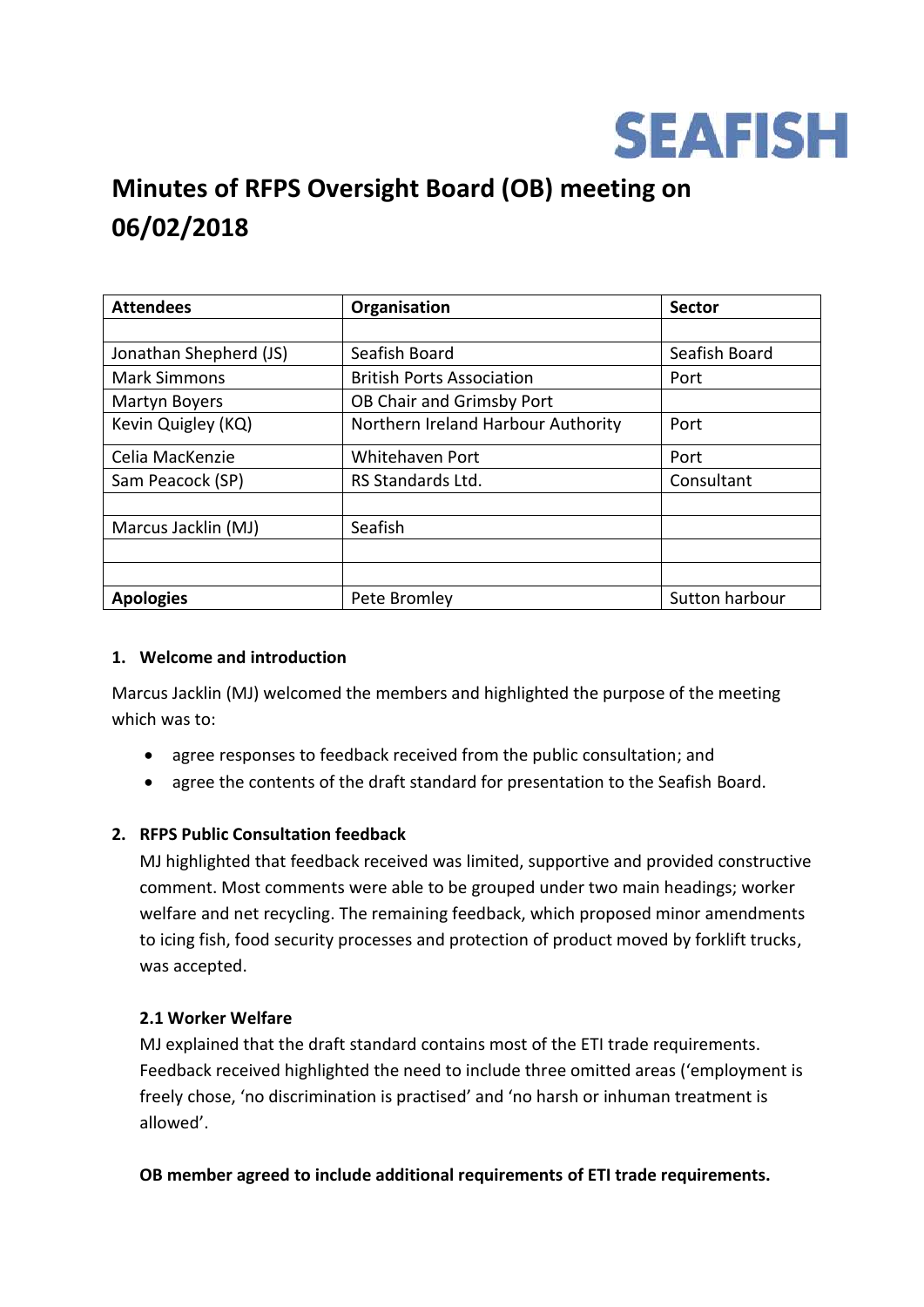MJ explained that welfare of workers not employed directly by the ports would be covered indirectly through the use of formal agreements with third parties eg fish agents. Feedback received proposed the need to strengthen worker welfare; eg by, proposing the use of auditor sampling of employees beyond those employed directly by the port, and the development of initiatives (Clearview) designed to promote social compliance through recruitment standards and certification of labour providers.

Discussion: SP highlighted difficulties associated with auditing organisations not directly within the scope of the standard. Members agreed to retain existing requirements of the standard but discussed the potential need to review welfare provision within the standard with a view to strengthening requirements (especially those covering welfare of workers provide through third parties ie labour providers). To formally recognise the intention to develop this area, members agreed that worker development of welfare should be included within a strategic development plan, section 3.

## **2.2 Recycling fishing gear**

MJ explained that provisions within the draft standard do not specifically mention recycling of fishing gear, as previously this activity had been agreed as difficult and expensive to address, and seen as an issue for future consideration.

Feedback received proposed specific measures aimed at minimising risks posed by redundant fishing gear at ports; eg, of fishing gear entering port waters and recycling gear, and liaising with external organisations to develop disposal strategies and the introduction of penalties for non-compliance. Difficulties of adequate storage capacity at some ports highlighted.

Discussion: members agreed that the waste management plan should consider the disposal and potential for recycling nets, and advised that ports should implement bespoke measures. Members rejected the proposal to introduce penalties, suggesting that a positive approach was required to influence a change in culture. Members agreed that any reference to the frequency of collection should not appear in the standard due to wide ranging levels of net collection. Members were advised that the standard makes no reference to 'frequency of collection'.

**OB members recognised the need to consider further issues associated with redundant fishing gear and potential compliance mechanisms, and agreed that these issues should be recognised formally within the strategic development plan and be subject to further discussion.**